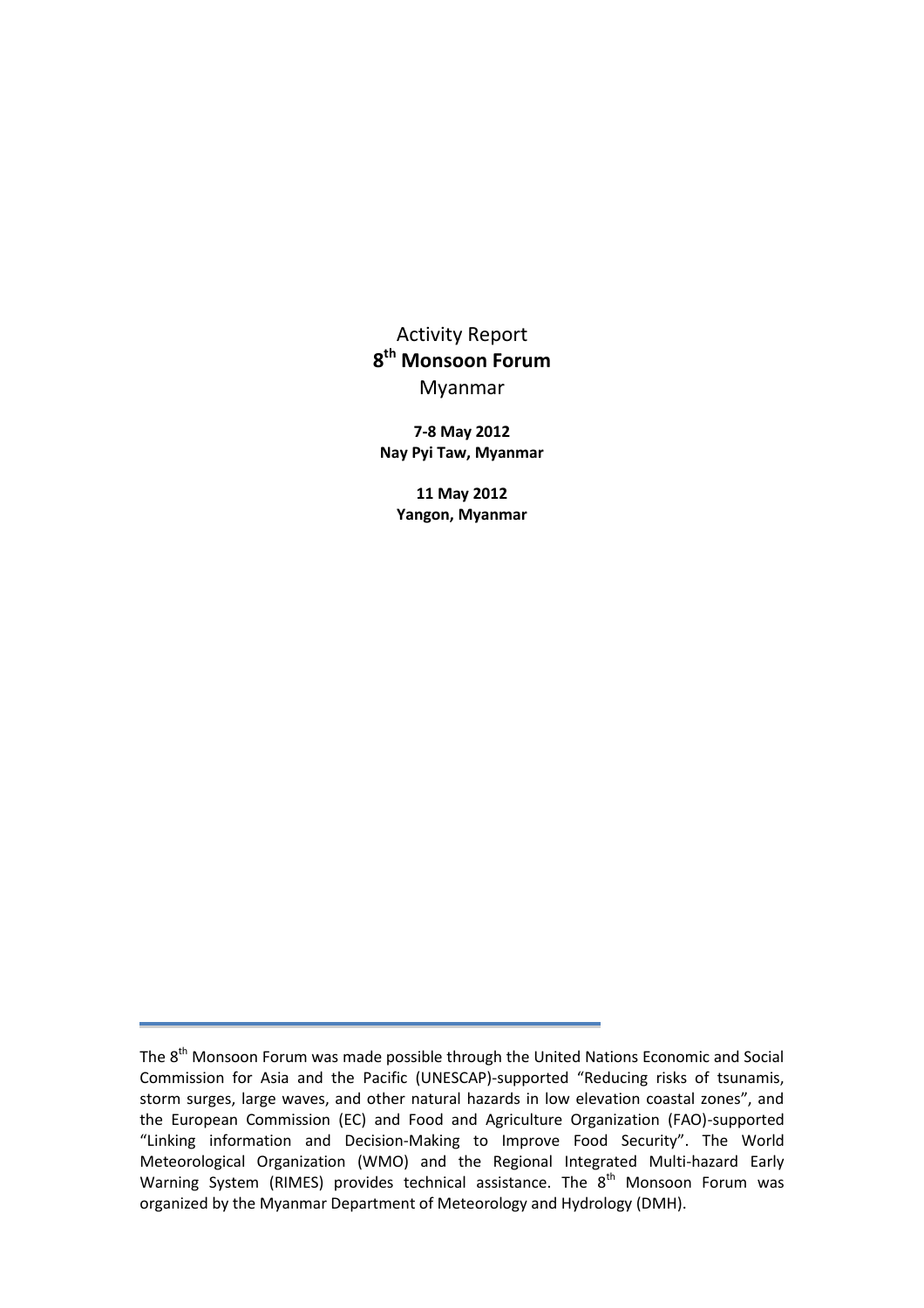#### *Background*

The Monsoon Forum, a platform for dialogue between forecast producers and sectoral forecast users, geared towards the better understanding of forecast products and services by user institutions and the understanding of the information needs of different sectors by forecast providers, was introduced in Myanmar in 2007. Different programmes, implemented by RIMES, facilitated the Monsoon Forums. The forum intends to enhance the application of multi-hazard warning, through a cycle of forecast delivery, forecast application, receipt of feedback and tailoring forecast/warning information to suit the needs of the different stakeholders.

The  $8<sup>th</sup>$  Monsoon Forum was co-supported by the programmes "Reducing risks of tsunamis, storm surges, large waves and other natural hazards in low elevation coastal zones" supported by the UNESCAP, and "Linking information and decision-making for Food Security" supported by the EC and FAO.

In Nay Pyi Taw, the Monsoon Forum was held on 7-8 May 2012. Subsequently, a half-day Monsoon Forum was conducted on 11 May 2012 in Yangon to share the seasonal outlook to representatives from UN institutions, INGOs, NGOs, and other development workers in the country.

The 8<sup>th</sup> Monsoon Forum was attended by 40 participants coming from DMH and various information user institutions like the Ministry of Agriculture and Irrigation, Department of Agriculture, Department of Fisheries, Irrigation Department, Relief and Rehabilitation Department, Information and Public Relation Department,



*Participants during the 8th Monsoon Forum in Nay Pyi Taw*

General Administration Department, Ministry of Health, Ministry of Commerce, media organizations including state media, United Nations Office for the Coordination of Humanitarian Affairs (OCHA), head of local governments from programme pilot sites (Kungyangon Township and Pyinsalu Sub-Township), and other key institutions. In Yangon, there were 41 participants in the Monsoon Forum. Participants came from UN institutions, INGOs, NGOs, other development organizations, and DMH.

### **Nay Pyi Taw**

### *Opening Program*

Dr. Hrin Nei Thiam, Director General, DMH, delivered her opening remarks. In her remarks, Dr. Thiam discussed the importance of the Monsoon Forums, as an avenue for interface between DMH and forecast information user institutions, for DMH to better understand the differential needs of user institutions and introduce initiatives to improve forecast products and services to suit user demands and needs. It also targets that forecast user institutions have a better understanding of forecast products and services. She proceeded to mention some of the comments, on the forecast products and services by DMH, made by user institutions during the  $7<sup>th</sup>$  Monsoon Forum conducted in 15 November 2011. She thanked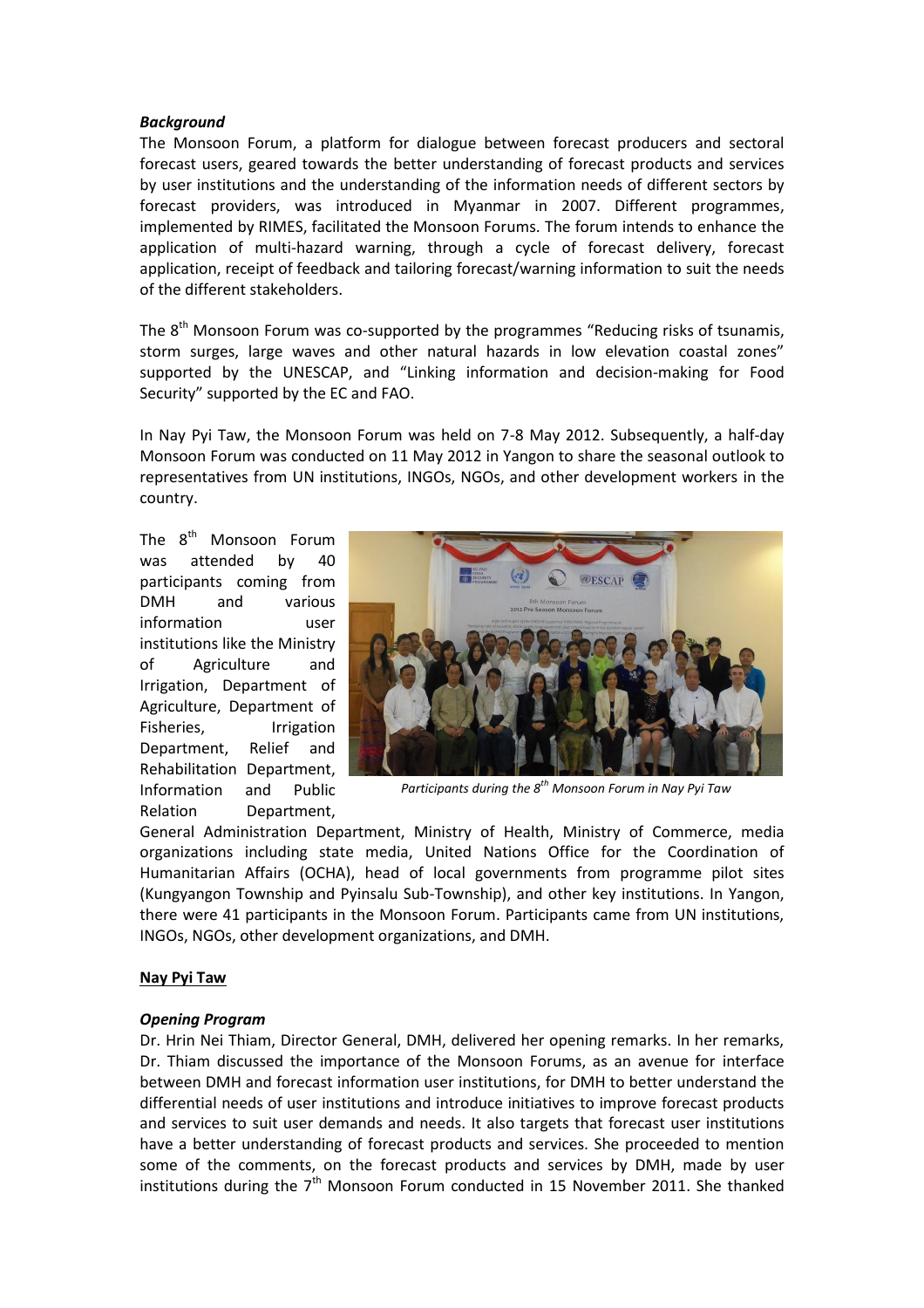the different institutions for the comments as those would provide guidance to DMH in improving its products and services.

Dr. Thiam espoused the changing climate in the country and mentioned the new records for rainfall and temperature, from different stations, during the dry season. She said that climate information application is very important, especially in view of the variations in climate.

Subsequently, Ms. Bui Thi Lan, FAO Representative in Myanmar, delivered her remarks. She underscored that Asia has always been affected by all kinds of disasters, and stakeholders, especially farmers, always suffer from disaster impacts. She cited that any advance information that would be made available to climate information stakeholders in the country would be very helpful to facilitate preventive/mitigation measures. She said that improvements can be made in forecast products and services to better suit stakeholders requirements.

Ms. Ruby Rose Policarpio, Institutional Development Specialist, delivered her remarks on behalf of RIMES. She espoused that forums are a platform for regular discussion between DMH and forecast user institutions so that issues and concerns pertaining to forecast information application are discussed and addressed. She emphasized that as part of the UNESCAP-supported programme on "Reducing risks of tsunamis, storm surges, large waves and other natural hazards in low elevation coastal zones", issues and concerns about geological hazards, like earthquakes, landslides and tsunamis, would be integrated into the forums. She emphasized that there remains a lot of room for improvement in the understanding of user institutions of warning information, including their limitations and uncertainties. She continued that feedback from stakeholders should be able to guide DMH to enhance its products and services.

Ms. Policarpio highlighted that in enhancing forecast information application, there is a need for improvement in forecast products and services by technical warning institutions like DMH; enhancement of capacity of intermediary institutions to interpret and translate warning information into impacts outlook and response options; and enhancement of capacity of stakeholders to respond to warning information/bulletins/advisories.

Representatives from key partner institutions, like the Department of Fisheries, Myanmar Red Cross Society, Ministry of Agriculture and Irrigation, Ministry of Health, and Department of Agriculture, then rendered their remarks. All highlighted the importance of warning information as guide for decision making.

The introduction of participants followed.

Following that, Dr. Hrin Nei Thiam delivered the overview of the Monsoon Forum.

### *Proceedings*

### *DMH Products and Services: Weather and Climate, Hydrological and Geological*

In this presentation, DMH highlighted its mandates. It then outlined its climate services information system. In the presentation, the different climatic zones in the country were presented. The presenter highlighted DMH's coordination and cooperation with other institutions/agencies for early detection, development and issuance of warning. It was emphasized that in Myanmar, DMH has the responsibility and mandate relating to meteorological, hydrological and seismological warning services.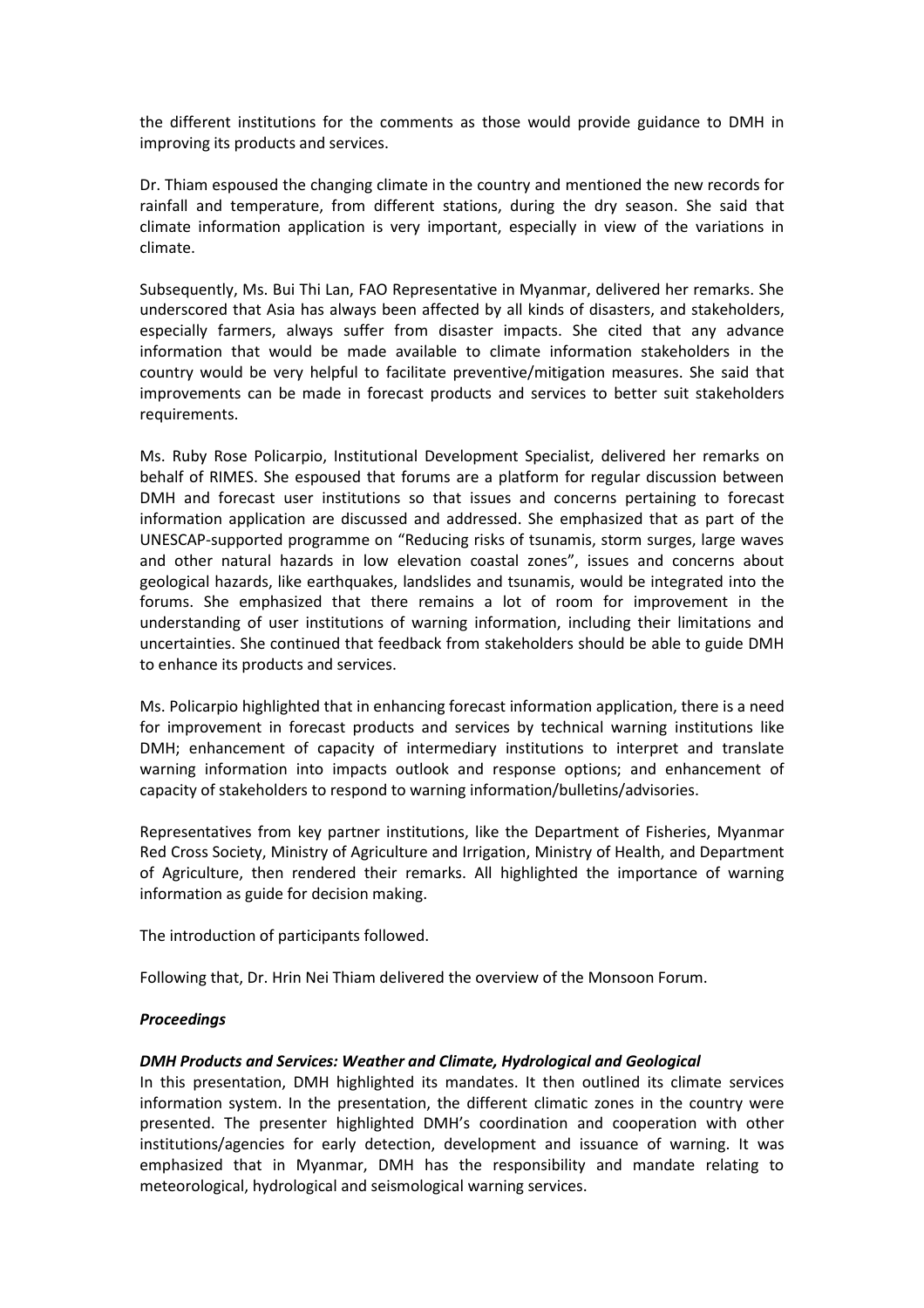Moreover, meteorological observation network, hydrological observatories, and earthquake monitoring stations were discussed. The presentation highlighted the areas prone to different hazards. It then focused on the hazard calendar for the country. The discussion of meteorological, hydrological and seismological products and the processes involved in generating forecasts/warning followed. Warning dissemination mechanisms, up to the community level, were also presented.

## *Verification of the Dry Season Outlook*

DMH presented the monthly minimum and temperature forecast and observed values from December 2011 to March 2012. It also presented the precipitation forecast and observed values for the same period, and the forecast and observed storm frequencies for the dry season. Subsequently, new rainfall records for 2012 were presented. DMH presented the following conclusions, for the winter season (DJF) and summer season (March and April):

- o In December, very severe cyclone "Thane" caused heavy rainfall in Sagaing, Mandalay, Magway, Tangon, and Bago Regions and in Kachin, Shan, Rakhine and Kayah States
- o No cynclone occurred from January to April 2012
- o Storm frequency forecast was good during the winter season, and missed during the summer season
- o Minimum temperature was generally normal and above normal during the winter season
- $\circ$  Lowest winter night temperature observed was -3 $\degree$ C at Hakha on 14 January 2012
- o Extreme temperature recorded was 46.1C at Chauk on 17 April 2012
- o Based on statistical analysis, forecast for minimum and maximum temperature were good
- o New rainfall record was established, for 2012, in the following areas in January

| Date            | Station   | New 24-<br>hour<br>record | Old<br>Record | Record<br>Year |
|-----------------|-----------|---------------------------|---------------|----------------|
| 3 January 2012  | Kawthong  | 80 mm                     | 69 mm         | 66             |
| 14 January 2012 | Kyeikhame | 75 mm                     | 42 mm         | 30             |
| 31 January 2012 | Myeik     | 82 mm                     | 69 mm         | 62             |

### *Verification of the Water Level Forecast for the Low Flow Season*

DMH presented the forecasted and observed water levels for the different stations in Myanmar. Based on statistical analysis, DMH presented the following verification results:

- $\circ$  For the period 15 November to 15 December, forecast for nine (9) of the 15 stations installed along the Ayeyarwady River were rated good; forecast for four (4) stations were rated excellent; and forecast for two (2) stations were rated fair
- o For the period 16 December 2011 to 15 January 2012, of the 15 stations in Ayeyarwardy River, forecast for five (5) stations were rated excellent, forecast for six (6) stations were rated good, and forecast for four (4) stations were rated fair.
- o For the period 16 January to 15 February, forecast for eight (8) stations were rated excellent, while that for seven (7) stations were rated good.
- $\circ$  Of the five (5) stations established along the Chindwin River, forecast for three (3) stations were rated good, and forecast for two (2) stations were rated excellent for the period 15 November to 15 December
- o For the period 16 December to 15 January, of the five (5) stations established in Chindwin River, forecast for three (3) stations were rated excellent, while forecast for two (2) stations were rated good.
- $\circ$  For the period 16 January to 15 February, forecast for four (4) stations were rated excellent, while forecast for one (1) station was rated good.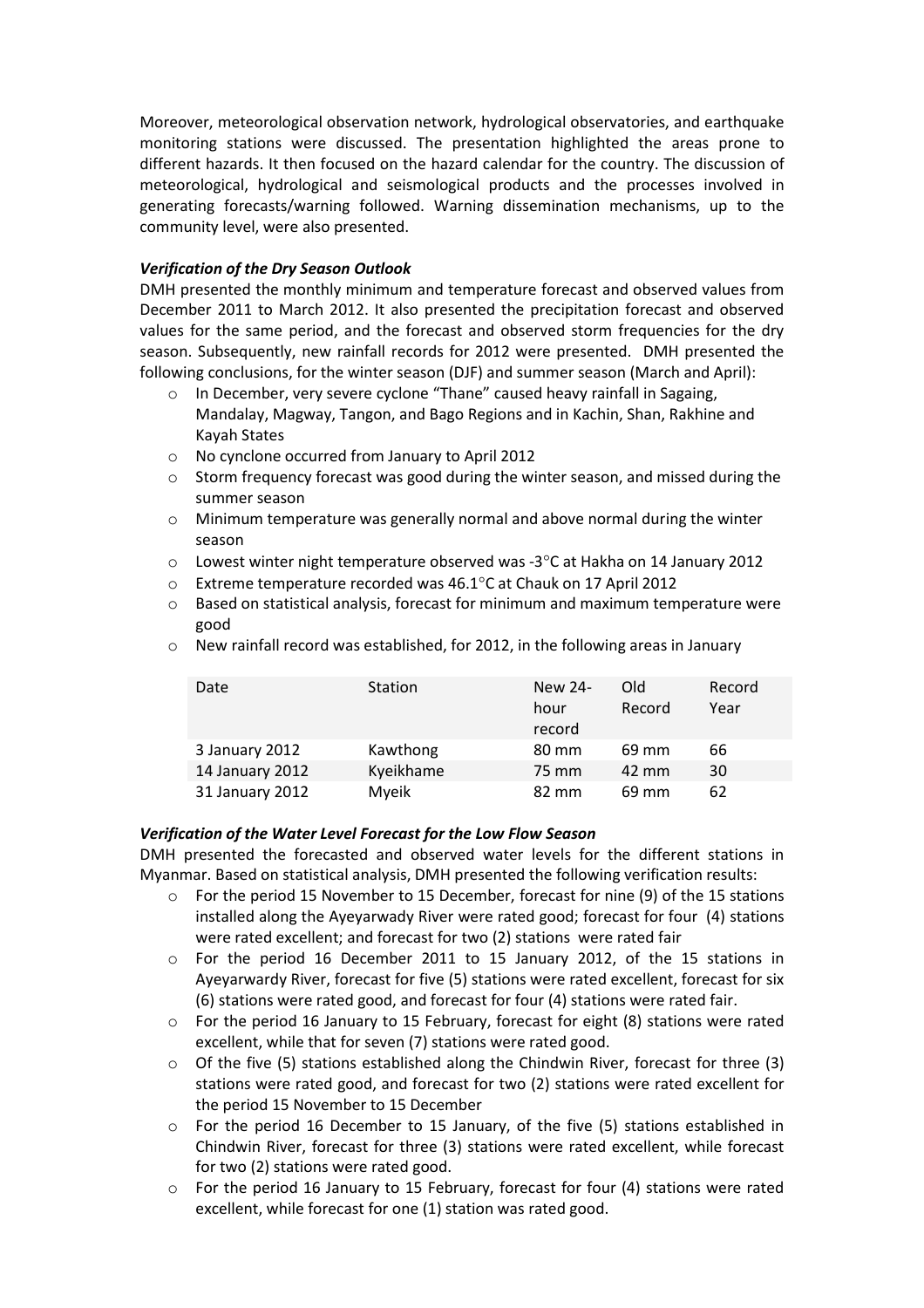o Verification for minimum alert water level was rated as excellent

## *Review of the agro-climatic condition for the dry season*

DMH presented the following conclusions for the dry season:

- o Except during the first week of April, below normal rainfall was observed in the whole country, during the dry season
- o Maximum temperature gradually increased from Mawlamyine, deltaic areas to Central Myanmar during the dry season
- $\circ$  Except during the 3<sup>rd</sup> week of January, minimum temperature increased from Northern to central region and from deltaic to central region from January to April 2012
- o During the first week of January, large amounts of potential evapotranspiration (PET) values were recorded in the central Myanmar from January to April 2012
- o Except April, soil water balance condition was deficit over the whole country during the dry season.

## *Linking Information and Decision Making*

This session was presented by FAO. As part of the presentation, FAO discussed the impacts of climate-related hazards in countries in Southeast Asia. It highlighted that though climate events cannot be avoided, disasters can be through the application of climate information. The link between climate information and food security was then discussed. FAO explained that the programme "*Linking information and decision-making for food security*" is aimed to contribute to improve food security policies and programmes in order to reach MDG 1. It then discussed the three (3) types of food security information which are 1) market information and intelligence, 2) chronic food insecurity and livelihoods and vulnerability assessment, and 3) climate information. FAO explained that the programme supported Monsoon Forums to facilitate dialogue between information producers and users.

Subsequently, FAO presented the food security conceptual framework, and the climate impacts on food security. It highlighted the following recommendations to link climate information to decision-makers:

- o Disseminate information to appropriate actors
- o Translate information into easy to understand and use information for specific sectors
- o Use information at the national, provincial, and community levels
- o Provide information for plans and decisions
- o Enhance understanding and awareness among stakeholders
- o Mainstream into policies and strategies for better application

FAO then presented some of the best practices to link climate information to decisionmakers.

## *Sharing of views/feedback by different climate-sensitive sectors on the dry season outlook and performance:*

### *Relief and Rehabilitation Department*

The Relief and Rehabilitation Department pointed out the various programmes it implements relative to climate/warning information. It underscored that better cooperation, among stakeholders, should be fostered to enhance receipt and application of warning information. The presenter highlighted that the National Disaster Management Committee chaired by the Prime Minister oversees all matters pertaining to disaster risk management. He espoused that in 2009, the Standing Order for Disaster Management was released by the Myanmar government.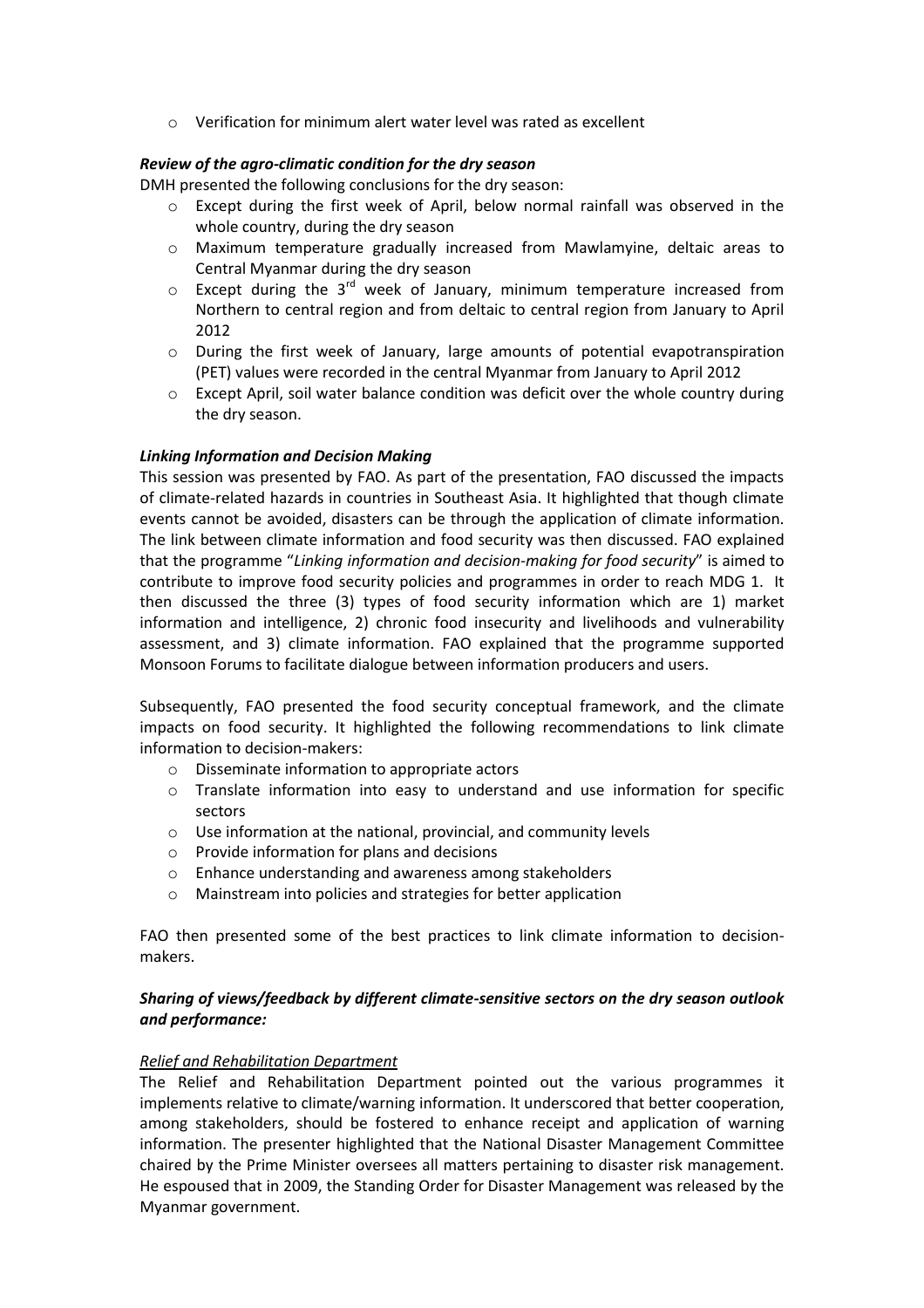He stressed that early warning should be able to prompt response from different sectors. He also observed improvements in the forecast provided by DMH, as forecast for Cyclone Giri was disseminated three (3) days before it crossed the country.

### *OCHA*

OCHA likewise emphasized on the strong collaboration that is needed, among the institutions involved in disaster risk management/early warning. He cited that the use of information issued by DMH during Cyclone Giri resulted to the activation of local level institutions, hence the impacts of the cyclone was minimal. The presenter underscore the importance of information that is delivered on time, uses the right methods, and is coupled with capacity building for users. He advocated that information should not sit in meeting rooms but should be disseminated to the public.

OCHA also emphasized the different programmes it supports relative to the application of warning information. The discussion stressed the importance of local NGOs in disaster risk management/early warning system. The presenter emphasized that aside from an efficient warning system, there should be an efficient response system.

### *Irrigation Department*

The Irrigation Department discussed about the damages to embankments during the monsoon season. The presenter mentioned that Ayeyarwaddy Division is very critical during the flooding season as there are areas which are lower than the river level. He proceeded to discuss that within the division, around 500,000 acres is supported by embankments. He highlighted some low-cost projects, using indigenous materials to prevent landslide.

### *Feedback from programme pilot sites on receipt of tsunami warning on 11 April 2012*

### *Kungyangon Township*

Mr. Kyaw Zayar Linn shared his experience during the 11 April 2012 tsunami warning. He cited that the tsunami warning was not uploaded on DMH website on 11 April. According to Mr. Linn, he was not able to receive warning from DMH, but heard the information from CNN.

He suggested that DMH should use radio in disseminating information as villages prefer to use radio.

According further to Mr. Linn, they were able to gain lessons from Cyclone Nargis, hence the township gives importance to building its preparedness to natural hazards.

### *Pyinsalu Sub-Township*

Mr. Ye Aung of Pyinsau Sub-Township delivered the presentation. He mentioned that they were not able to receive the tsunami information on time. He recommended for DMH to enhance the dissemination of tsunami warning information.

### *Presentation of the seasonal climate outlook*

DMH presented the following summary for the 2012 Monsoon Season outlook:

### Early Monsoon Season

 $\circ$  Early monsoon period is the establishment of monsoon over Northern Myanmar by end of June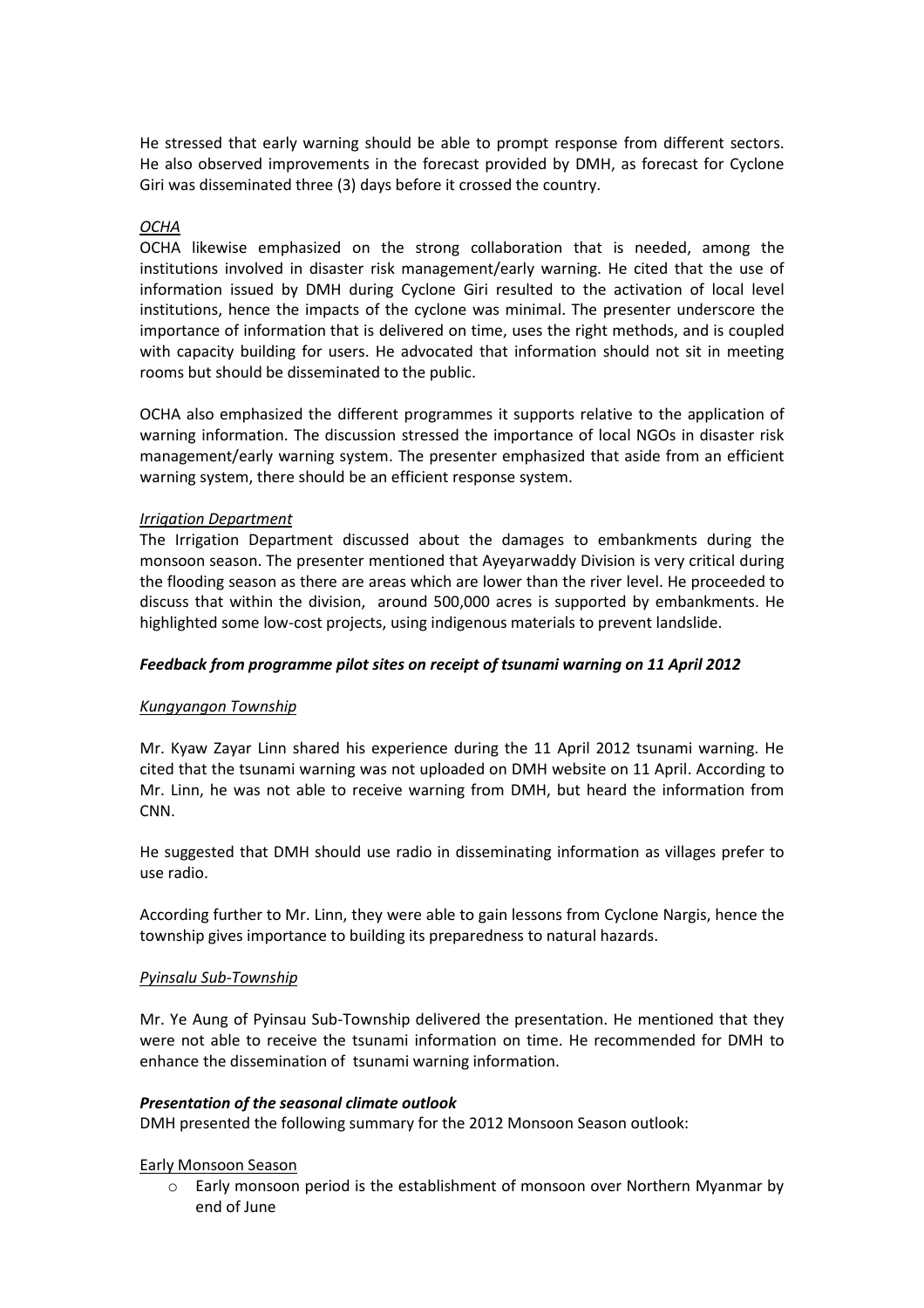- o Southwest Monsoon is likely to set in Southern Myanmar areas and deltaic areas on 15-19 May; Central Myanmar on 22-26 May; Northern Myanmar areas on 2-7 June
- $\circ$  Out of two (2) Low Pressure Areas, one (1) may intensify into depression
- o Moderate to strong monsoon over Andaman Sea and Bay of Bengal is likely during the early monsoon period
- o Rain will be above normal in Upper Sagaing, Ayeyarwaddy, Taninthayi Regions and Kachin State; about normal rain is expected in Magway and Bago regions and Rakhine, Kayah, Kayin and Mon States; and below normal rain in the remaining regions and states.

## Mid-Monsoon Season

- $\circ$  Mid-monsoon is a period from 1<sup>st</sup> July to end of August
- o Out of three (3) Low Pressure Areas, two (2) may intensify into depression at the North Bay.
- o Moderate to strong monsoon over Andaman Sea and Bay of Bengal is likely during the mid-monsoon period
- o Rainfall anomaly forecast: Rain will be above normal in Upper Sagaing, Ayeyarwady, Taninthayi Regions and Kachin State; about normal rain is expected in Magway, Bago regions, Rakhine, Kayah, Kayin and Mon States; and below normal rain in the remaining regions and states

## Late Monsoon Forecast

- $\circ$  Late monsoon is a period starting from 1<sup>st</sup> September to the date of monsoon withdrawal from the whole country
- o Out of three (3) Low Pressure Areas, two (2) may intensify into depression.
- o Weak to moderate monsoon over Andaman Sea and Bay of Bengal is likely during the late monsoon period
- o Rainfall anomaly forecast: Rain is likely going to be above normal in Bago, Yangon, Taninthyi Regions and Chin, Shan, Rakhine, Kayin, and Mon States; about normal rain is expected upper Sagaing, Mandalay, Magway and Ayeyarwaddy Regions and Kachin State; and below normal rain in the remaining regions and states

### Onset and withdrawal of Southwest Monsoon

- $\circ$  Southwest Monsoon is likely to set into the whole country by 1<sup>st</sup> dekad of June 2012
- $\circ$  Southwest Monsoon is likely to retreat from the whole country by 1<sup>st</sup> dekad of October 2012

# *Presentation of the general long range water level forecast*

DMH presented the following general long range water level forecast which was issued on 28 April 2012:

- o During the months of May and June, the water levels along the Ayeyarwady, Chindwin, Thanlwin, Sittoung, Dokhtawaddy, Bago, Shwegyin and Ngawun Rivers is likely to rise above the present water levels but may not reach their respective danger levels
- o During the months of July and August, the water levels may exceed, one time each, their respective town danger levels at Hkamti, Homalin, Mawlaik, Kalewa and Monywa stations along the Chindwin River; at Katha, Mandalay, Sagaing, Pakokku, Nyaung Oo, Minbu, Magway, Seiktha, Hinthada and Zalun stations along the Ayeyawaddy River; at Myitnge station at Dokhtawaddy River; Shwegyin at Shwegyin River; Ngathaingchaung station at Ngawun River; Bago station along Bago River; and two times each at Toungoo and Madauk stations at Sittoung River; and Hpaan station at Thanlwin River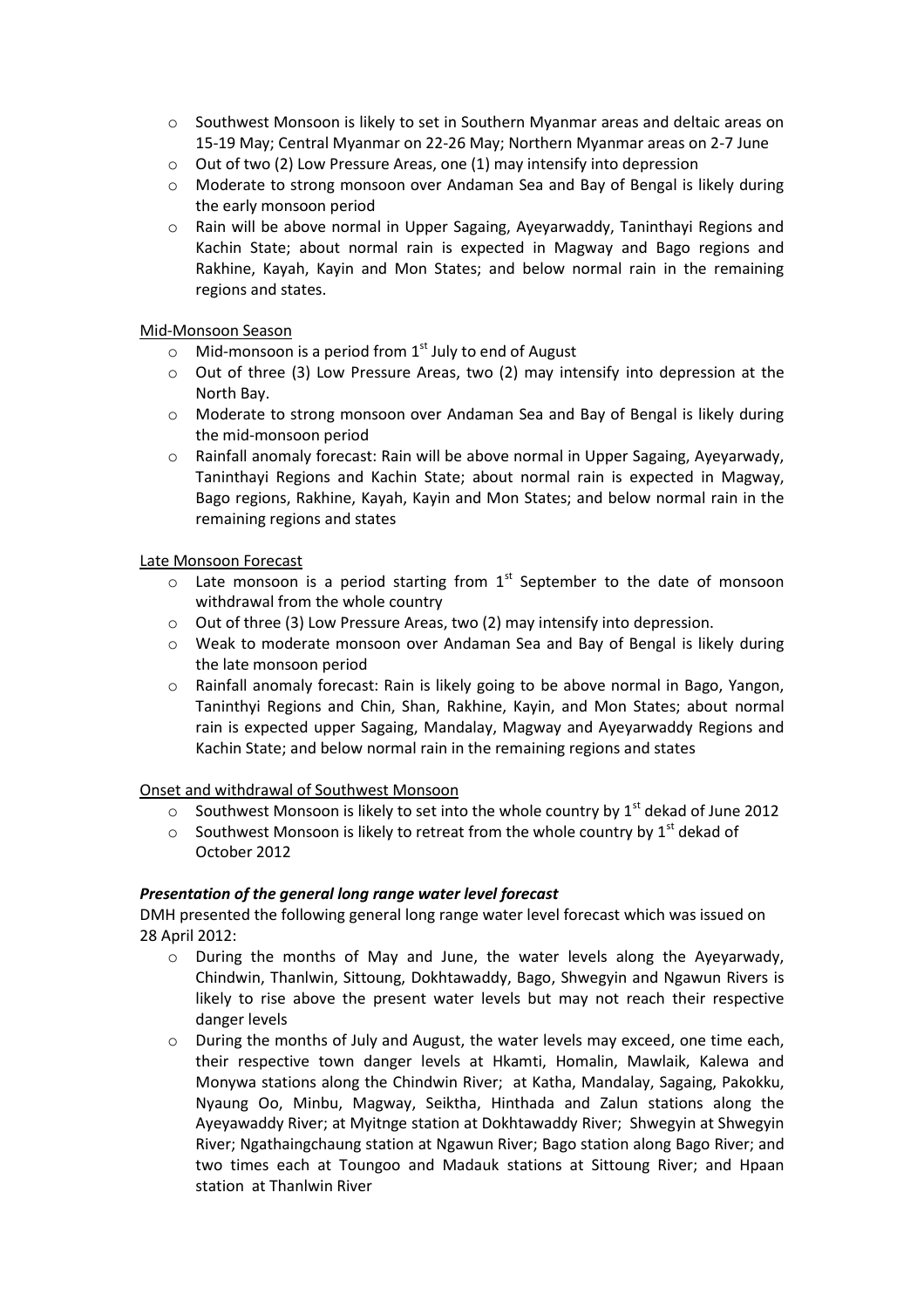o During the months of September and October, the water levels may exceed, one time each, their respective town danger levels at Hkamti, Homalin, Mawlaik, Kalewa and Monywa stations of the Chindwin River, at Hinthada and Zalun stations at the Ayeyawaddy River; at Myitnge station of Dokhtawaddy River; at Toungoo and Madauk stations of Sittoung River; and Hpaan station of Thanlwin River.

## *Presentation of the agro-climatic bulletin*

This was presented by DMH. The definition of agro-meteorology and parameters that are observed daily were discussed. DMH specified the 17 agro-meteorological stations in the country. Definitions of scientific terminologies and concepts, used in agro-climatic bulletins, were discussed. DMH provided a sample of its agro-meteorological bulletin.

# *Working group discussion on the development of impacts outlook and response options and presentation of outputs.*

The participants were divided into three (3) groups, based on their sectors. The participants were to discuss the seasonal outlook and analyze the likely conditions/impacts on their sectors, and the responses that can be introduced to enhance productivity and/or mitigate possible impacts. The participants were provided the following guide questions, as focal subjects for discussion:

- 1) Based on the seasonal outlook, what would be the most likely condition/impacts on your sectors?
- 2) What would be possible strategies to enhance productivity and/or mitigate impacts in your sectors for the monsoon season?
- 3) In your sector, how would you communicate the seasonal outlook, together with a set of advisories, to the grassroots level?
- 4) What can you recommend to improve the conduct of Monsoon Forums in the future?



*Participants actively engaged in discussion during the exercise on developing impacts outlook and response options*

The different working groups outputs are as follows:

### *Group I*

*Agriculture Planning, Agricultural Service, Agricultural Research and Irrigation Department* 

Question 1. Based on the seasonal outlook, what would be the most likely condition/impacts on your sectors?

- o Agriculture activities can proceed in areas with normal rainfall.
- $\circ$  In areas where above normal and below normal rainfall are anticipated, agricultural activities can proceed but caution/preparations should be put in place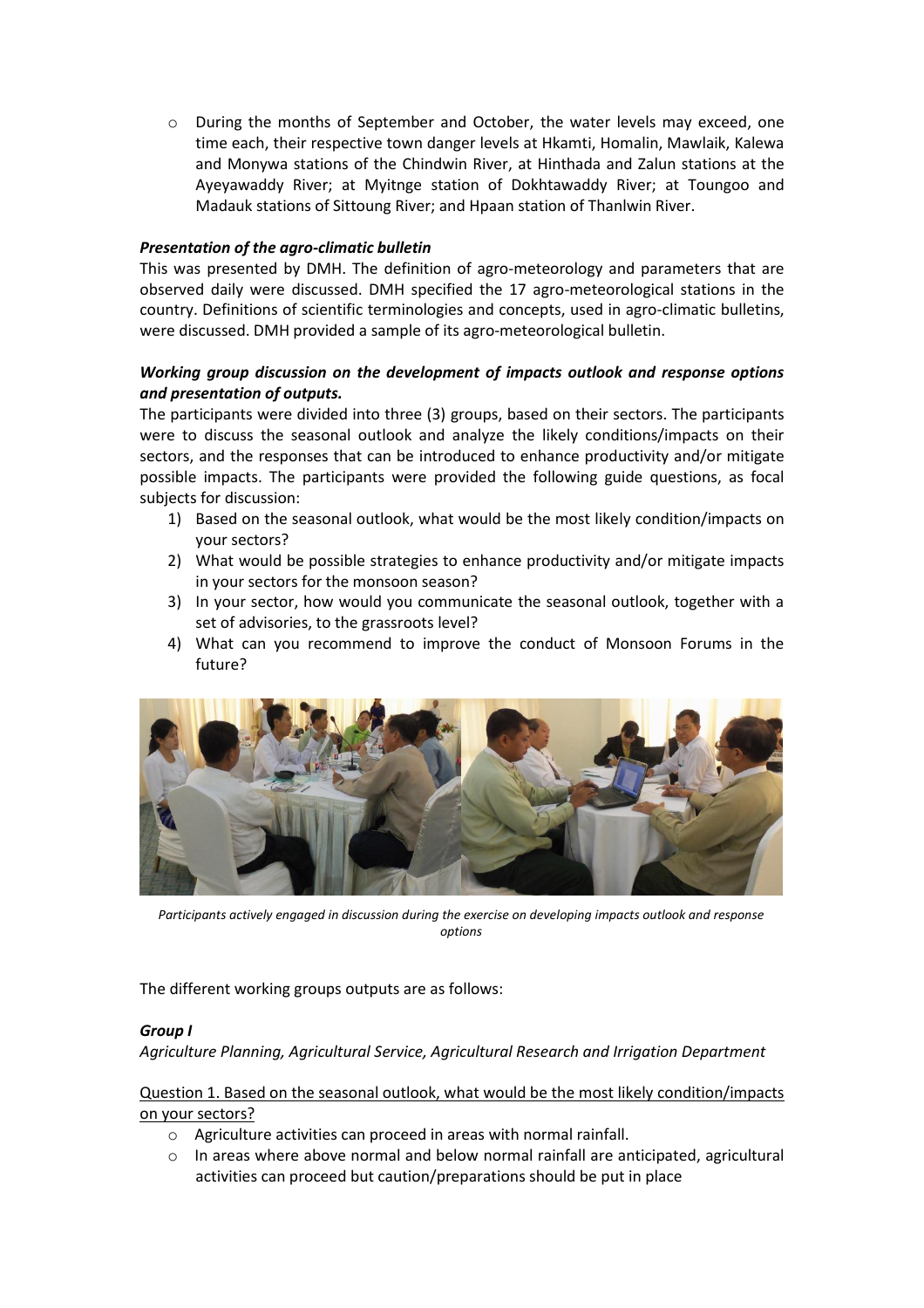Question 2. What would be possible strategies to enhance productivity and/or mitigate impacts in your sectors for the monsoon season?

- o Farmers should consider crops based on a) growing of varieties, b) growing time c) resistance to flood/drought
- o During the harvest season, farmers should prepare to reduce possible losses by putting in place facilities like grinding machines, storage facility and shelter
- $\circ$  Authorities should store water in the dam during the early monsoon period, as surplus water is expected. Authorities can later use the stored water to irrigate areas that need water.
- o Prepare and clean canals and irrigation facilitates before the rainy season
- o Use of rainwater for irrigation in the dry zone
- o Introduce new methods for water harvesting
- o There might be some impacts during times of heavy rain in the central region on peanuts and sunflower. Farmers should shift to suitable varieties.
- o In areas with anticipated higher rainfall, Sloping Agriculture Land Technology (SALT) can be introduced
- o Systematic application of fertilizer to enhance health of plants.

## Question 3. In your sector, how would you communicate the seasonal outlook, together with a set of advisories, to the grassroots level?

- $\circ$  Communicate information should be disseminated through media, radio and tv programmes
- o Pamphlets and other materials should be used to disseminate information to grassroots level.
- o Climate information can be integrated into farmers' training center

## Question 4. What can you recommend to improve the conduct of Monsoon Forums in the future?

- o DMH should provide complete information
- o DMH and stakeholder institutions should establish constant
- $\circ$  Severe weather and special weather updates should be disseminated in a timely manner

### *Group II*

*General Administration Department, Relief and Rehabilitation Department, local government representatives*

Question 1. Based on the seasonal outlook, what would be the most likely condition/impacts on your sectors?

- o Preparation for farming can be done on time
- o Preparation for shelter, food, water supply, health should be put in place

Question 2. What would be possible strategies to enhance productivity and/or mitigate impacts in your sectors for the monsoon season?

- o ensure water supply in areas with anticipated below normal rainfall
- o In case forecast of thunderstorms are received, communities should cut tree branches
- o Preparation for plants' diseases/infestation should be done
- o High yield quality seeds should be introduced

Question 3. In your sector, how would you communicate the seasonal outlook, together with a set of advisories, to the grassroots level?

o Forecasts should be disseminated fast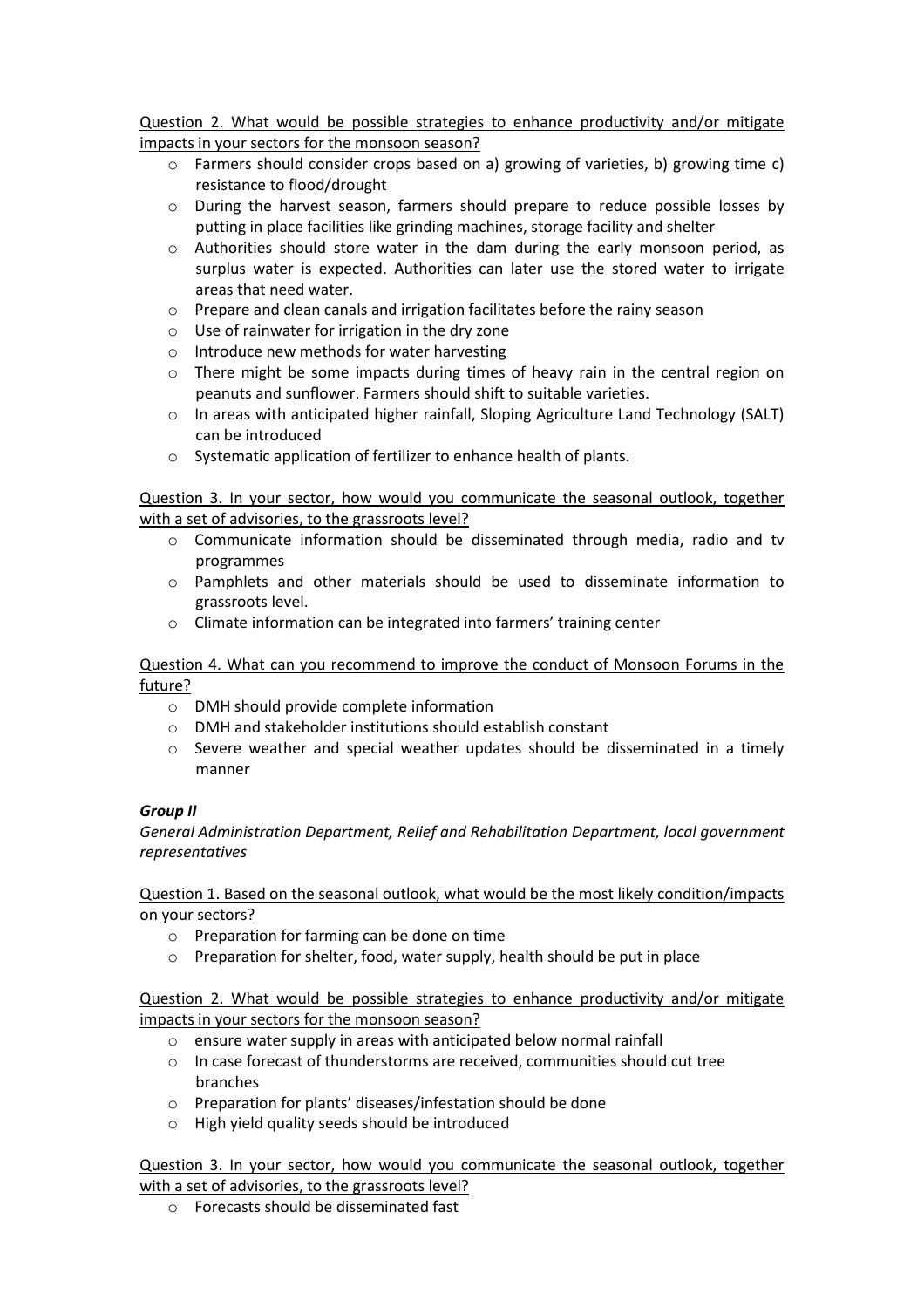- o General administration department to disseminate the information to the local governments – districts, townships, communities and villages
- o Village libraries should be used in disseminating information materials

Question 4. What can you recommend to improve the conduct of Monsoon Forums in the future?

- o DMH should provide more reliable data
- o DMH should provide more comprehensive presentations language should be more simple, weather and climate terminologies should be defined, and region-wise weather/climate forecast should be provided

## *Group III*

*Fisheries, Myanmar Red Cross Society, Ministry of Health, Forestry Department*

Question 1. Based on the seasonal outlook, what would be the most likely condition/impacts on your sectors?

- $\circ$  In case of adverse conditions, communicable and waterborne diseases might rise
- o Fishing might be affected in case of cyclones, thus possibly decreasing fisheries production
- o Fishing boats and material losses might be incurred
- o There might be decrease in survival rate of plants

Question 2. What would be possible strategies to enhance productivity and/or mitigate impacts in your sectors for the monsoon season?

- o Prevention and control of diseases outbreak
- $\circ$  Vector control activities, latrine construction, garbage disposal, safe water supply, clean and fresh food supply
- o Preparation of mobile clinics
- o Immunization of measles and tetanus vaccines
- o Nutrition promotion and quality food supply
- o Prepositioning of disaster preparedness stocks and emergency response units
- o Updating of contingency plans, disaster preparedness plans, and SOPs
- o Conduct of simulation exercises, mock drills and capacity building for enhanced responses to possible hazards
- o Establishment of protection mechanisms for fishponds
- o Establishing of alarm system for fishermen to alert them of adverse weather condition

Question 3. In your sector, how would you communicate the seasonal outlook, together with a set of advisories, to the grassroots level?

- o Utilization of mobile phones
- o FM radio stations and local radio network
- o Extension services
- o local authorities and local NGOs
- o Communication networking with the village level through various institutions (MRCS, MMCWA, village leaders, religious leaders, etc.)

### Question 4. What can you recommend to improve the conduct of Monsoon Forums in the future?

- $\circ$  Identify the gaps in climate forecast/warning information application in the country
- o Promote and improve the utilization of decision-support tools
- o Resource mobilization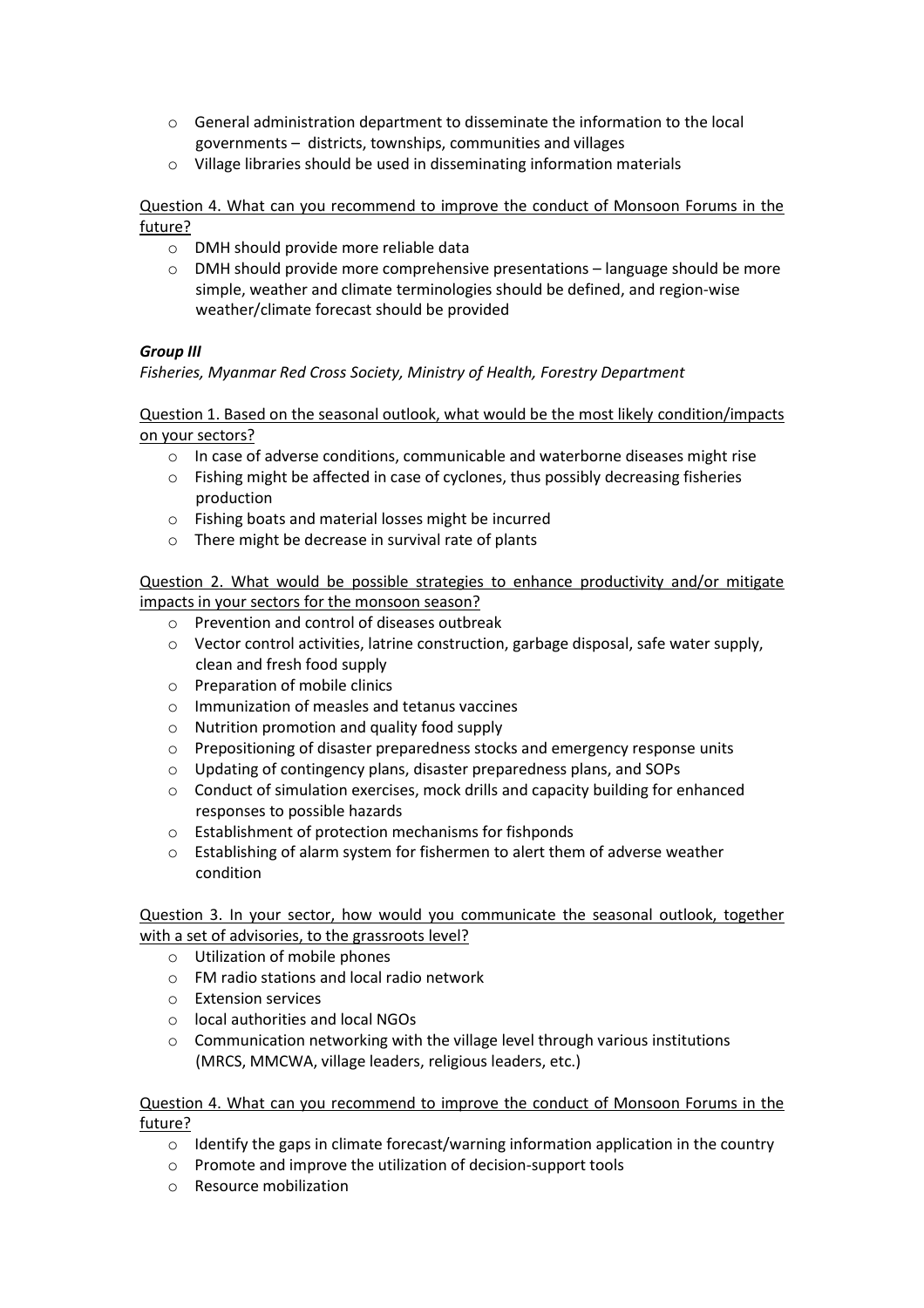- o Networking with other countries and warning centers for enhanced forecast/warning information
- o DMH to strengthen its capacity in generating forecasts
- o Establishment of better equipment and adaptation of modern techniques
- o Establishment of radar and early warning network
- o Coordination and cooperation with other institutions

### **Yangon**

As mentioned earlier, the Monsoon Forum in Yangon was a half-day activity intended to share the seasonal outlook to stakeholders from UN institutions, INGOs, NGOs and other development organizations. Technical presentation from DMH were the same as those presented in Nay Pyi Taw. Responses from stakeholders, with regards to the dry season outlook and performance, and the possible implications of the monsoon season outlook were shared.

### **Key Discussion Points**

### o **Improvement of forecast products and services**

Spatial and temporal resolution of forecasts should be improved. It was encouraged that DMH provide region-wise weather forecast, to encourage better application of climate information.

To improve DMH forecast products and services, installation of radars and other equipment were suggested. Upgrading of existing communication equipment was also discussed. Cooperation between international, regional and other institutions, to enhance the capacity of DMH to generate forecast information was raised.

o **Enhancement of delivery of weather/climate forecast information and advisories** Forecasts should be delivered in a more user-friendly manner. Terminologies and concepts have to be simplified in order for forecasts to be easily understood and applied by stakeholders. Collaboration between DMH and key user institutions to develop sectoral impacts outlook and response options was encouraged.

### o **Enhancement of dissemination of forecasts/warning information**

- o Weather and climate
	- Timely dissemination of special weather updates, especially during severe weather conditions
	- It should be ensured that the General Administration Department will be able to receive forecast information, so that it can disseminate the same to all local governments, including the grassroots level. The roles of local authorities (district administration) in disseminating information to the townships and communities/villages should be emphasized.
	- Capacity of user-institutions and end-users of forecasts, to interpret, translate and apply forecast information, should be enhanced.
	- Regular and timely updates of bulletins should be provided to user institutions like the Department of Agriculture. DMH is updating its agro-climatic bulletin every 10 days and these updates should be provided to user institutions. Contact details have to be updated to ensure bulletins are received by concerned institutions.
	- Use of appropriate communication mechanisms to reach the vulnerable sectors and the grassroots level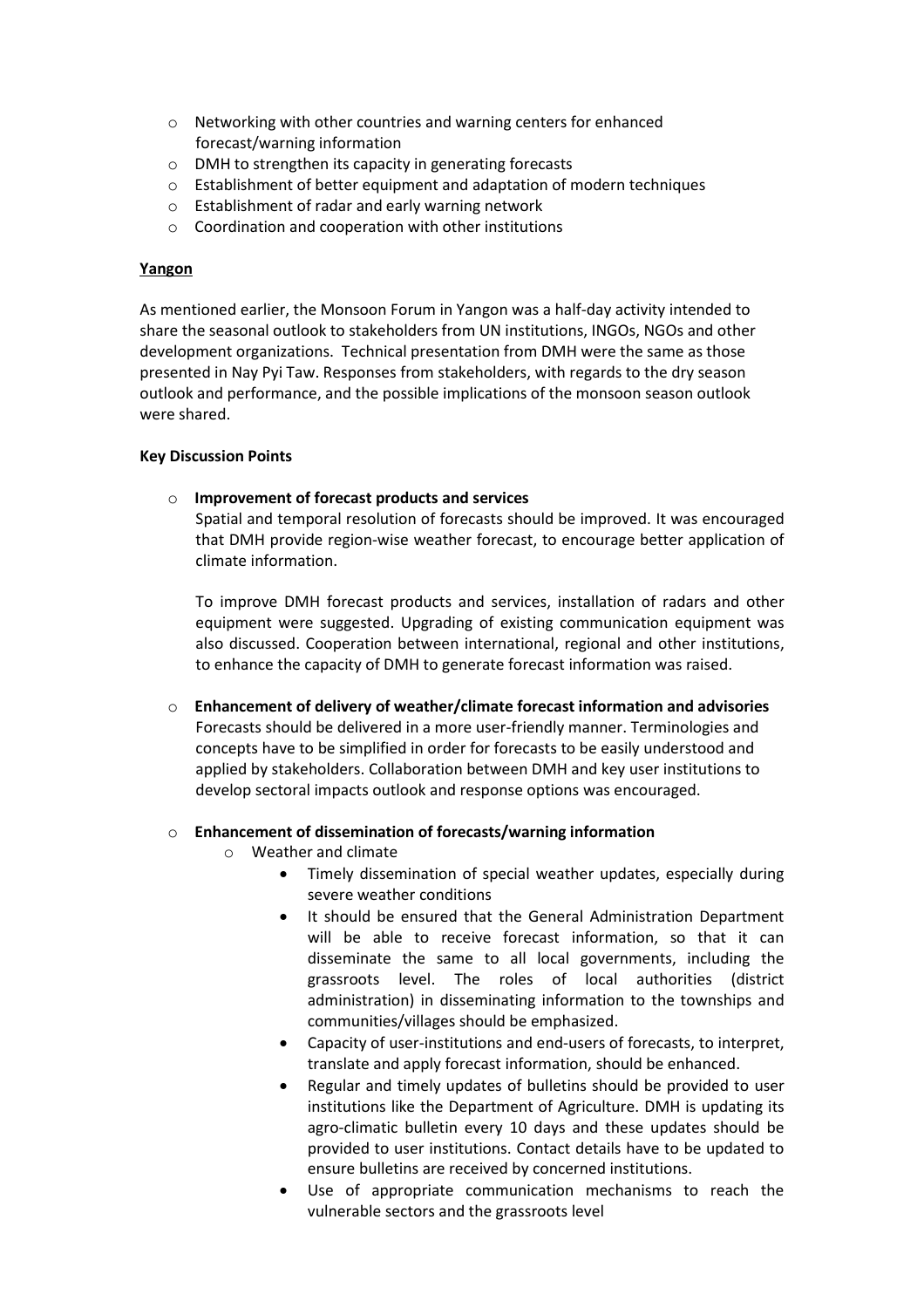- o Tsunami warning
	- Many stakeholders were not able to receive tsunami warning on 11 April 2012
	- Programme pilot site officials were not able to receive warning information from DMH on the tsunami warning, on 11 April 2012, but initiated communication with DMH to confirm the tsunami warning, and initiated action.
		- In Pyinsalu, an earthquake was felt on 11 April 2012. Immediately following the earthquake, Mr. Ye Aung, Sub-Township Administrator, called Mr. Chit Kyaw of DMH, and the latter confirmed that tsunami warning was issued. The Sub-Township Emergency Committee was dispatched to observe the sea and instruct people living along and near the coast to evacuate.
		- In Kungyangon, the earthquake was not felt, but Mr. Kyaw Zayar Linn, Township Administrator, heard the information from CNN. He then called DMH's Mr. Chit Kyaw who confirmed the tsunami warning. The township government initiated response and kept monitoring the warning from DMH until 17:00 on 11 April. DMH advised for them to await the cancellation of the tsunami warning.
	- Dissemination of tsunami warning should be enhanced to ensure receipt, by all concerned stakeholders, of warning information.
	- Collaboration between all concerned institutions should be forged
	- In communities, mechanisms have to be put in place to ensure that officials can disseminate warning to community people
	- DMH should ensure that warning is received by the General Administration Department

# o **Traditional observations**

o In Pyinsalu, fish migration was observed before Nargis. "*Ngaknoenyo"* fish were found in rivers and streams. Ants came out from underground during Nargis. This year, "*Ngaknoenyo"* fish again again appeared in Pyinsalu. Local constituents were worried because of this manifestation.

### o **Education of forecast users to encourage forecast application**

- $\circ$  Experiences in the past points to stakeholders not believing the warnings from DMH (e.g. forecasts on Nargis and the Magway flash flood). Education of stakeholders should be undertaken so that they can understand warnings better and initiate necessary action.
- $\circ$  Sometimes peope believe all the information they hear and read about hazards without confirming these with DMH. All issues about hazards should be confirmed with DMH because it is the authorized institution for hazard warning in Myanmar.
- o Media should have a better understanding of forecast/warning information from DMH. Sometimes the confusion comes from media practitioners' limited understanding of forecasts, and hence, this affects their reporting of information.
- o Education of people in the community and grassroots level will require proper mechanisms. Because of their limited access to television, radio, and newspapers/magazines, among others, an effective mechanism has to be designed to reach them. Discussions with community people might be